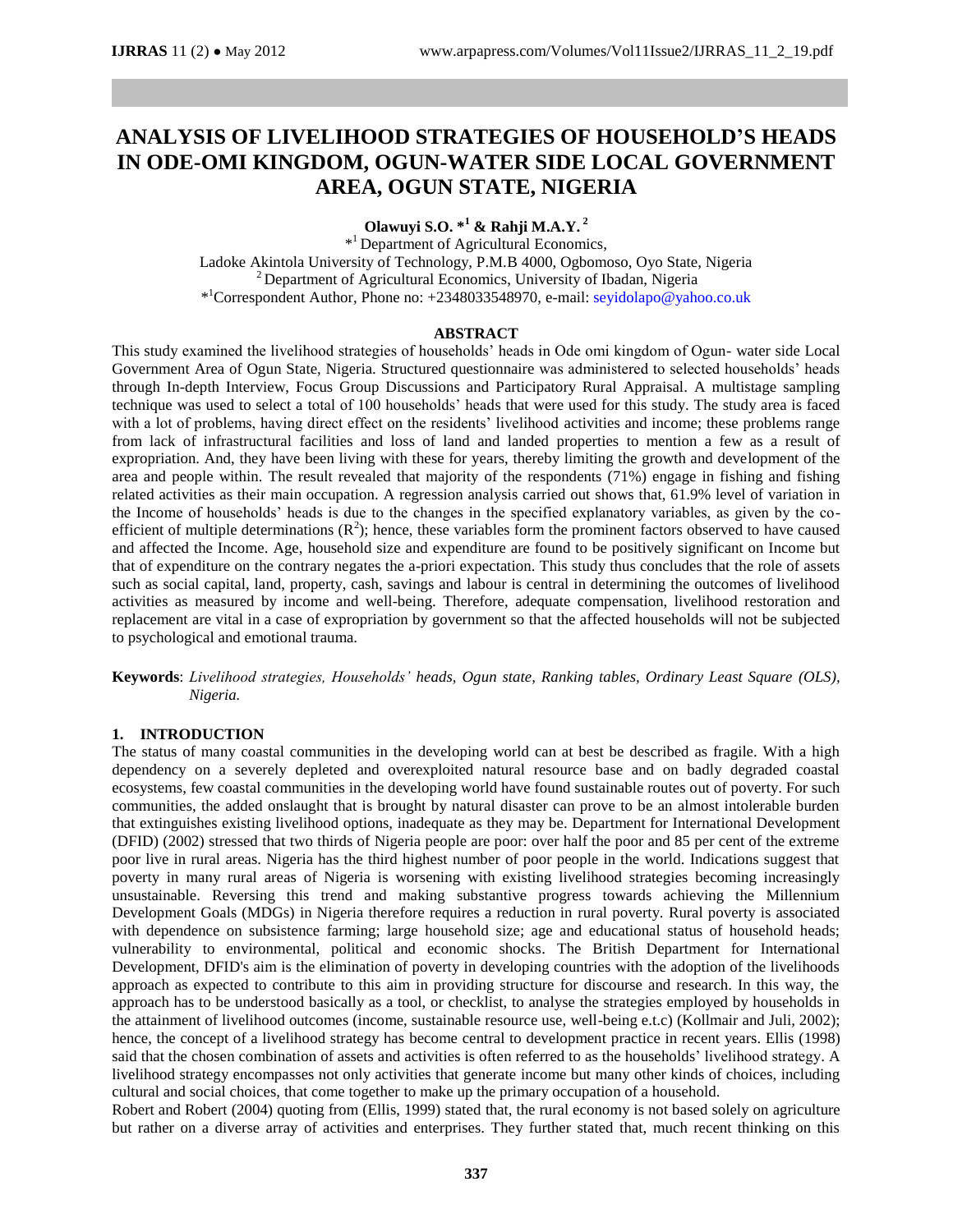subject is based on the concept of 'livelihood diversification as a survival strategy of rural households in developing countries'. Farming remains important but rural people are looking for diverse opportunities to increase and stabilize their incomes. The notion of livelihood diversity is based on a framework that considers the activities of the rural poor as being determined by their portfolio of assets, including social, human, financial, natural and physical capital. They further stated that, farmers are renowned for adopting risk-averse strategies, such as planting a mixture of crops to cater for a range of conditions. Households can also be seen to pursue non-farm income as a way of avoiding risks from agriculture. It is important for agricultural research, extension and development to recognize the changing dynamic of livelihood strategies and to tailor their strategies accordingly. The impact of diversification on agriculture varies from negative effects, such as the 'withdrawal of critical labour from the family farm' to positive ones including the 'alleviation of credit constraints and a reduction in the risk of innovation' (Robert and Robert, 2004). Activities and livelihood strategies therefore reflect farmers' assets and are further influenced by the institutions that they interact with and broader economic trends such as market prices and shocks such as drought occasioned by unsuitable climatic conditions.

According to Chambers and Conway (1992), "a livelihood comprises the capabilities, assets and activities required for a means of living. A livelihood is sustainable when it can cope with and recover from stresses and shocks; and maintain or enhance its capabilities and assets both now and in the future, while not undermining the natural resource base; natural resource base sustainability in this context refers to the ability of a system to maintain productivity when subject to disturbing forces, whether a 'stress' (a small, regular, predictable disturbance with a cumulative effect) or a 'shock' (a large infrequent, unpredictable disturbance with immediate impact). This implies avoiding depleting stocks of natural resources to a level which results in an effectively permanent decline in the rate at which the natural resource base yields useful products or services for livelihoods.

The main objective of this research is to analyse the Livelihood Strategies of Households' Heads in Ode-omi kingdom of Ogun-water side Local Government Area of Ogun State, Nigeria.

And, the specific objectives are to:

- identify the socio-economic characteristics of the households' heads in Ode-omi kingdom of Ogun-water side L.G.A of Ogun State,
- determine the livelihood strategies of households' heads,
- examine the relationship between selected socio-economic and demographic characteristics and the livelihood outcome of households' heads as expressed by the income generated,
- examine how livelihood assets and resources are used in the study area,
- examine the effects of institutional policies on livelihood assets and resources use, and
- identify the constraints affecting livelihood outcome of households' heads as expressed by the income generated.

Several forces influence the households' decision to participate in different livelihood activities. Evidence from previous researches suggest that the decision to participate in a certain livelihood activity is triggered by the rewards offered, risks associated with it and households' capacity, which is determined by the assets endowment and this explains why not all households have the same opportunities to participate in different activities. The conceptual framework for this study is built from the work of Sesabo and Tol (2005). Drawn from the framework are the indicators of households' endowments that determine the behaviour of these households regarding the livelihood activities they engage in; it is evident that rural household livelihood activity is strongly influenced by assets endowments. Sesabo and Tol (2005) defined asset as stocks that produce cash or in-kind returns. These assets are the basis for household ability to engage in livelihood activities to generate income (such assets include canoes and fishing gears for fishing and fishing related activities or land for farming, e.t.c). Some of the livelihood literatures from (Ellis, 1998; Carney, 1999 and Valdivia and Quiroz, 2001) proposed five–ways of classifying assets: physical capital (land, and productive tools), human capital (educational status, skills and experience), social capital (networks and organizations), natural capital (common properties, natural resources) and financial capital (sources of income, availability of cash, savings, credit, remittances, e.t.c). The access to different types of assets is affected by Household structure comprising age of household members, size and the composition within the household. The influence of households' structure is in the form of determination of work force available, absence or presence of a male head, consumption demand and preferences on investment patterns. The household members' contribution to the household total income differs according to their age. Thus, different households might have different consumption and labour units. Furthermore, facilitating factors, which include factors such as market institutions, service provisions and political environment, also influence households' access to assets. In a study conducted by Valdivia and Quiroz (2001) on Rural Livelihood Strategies, Assets, and Economic Portfolios in coping with climatic perturbation; it was emphasized that, Livelihood strategies pursued by households and individuals in a rural community are shaped by access to resources, social networks, non market institutions, monetary resources, and the ability to develop non farm/rural-urban linkages. Explaining further, they said that, the purpose of understanding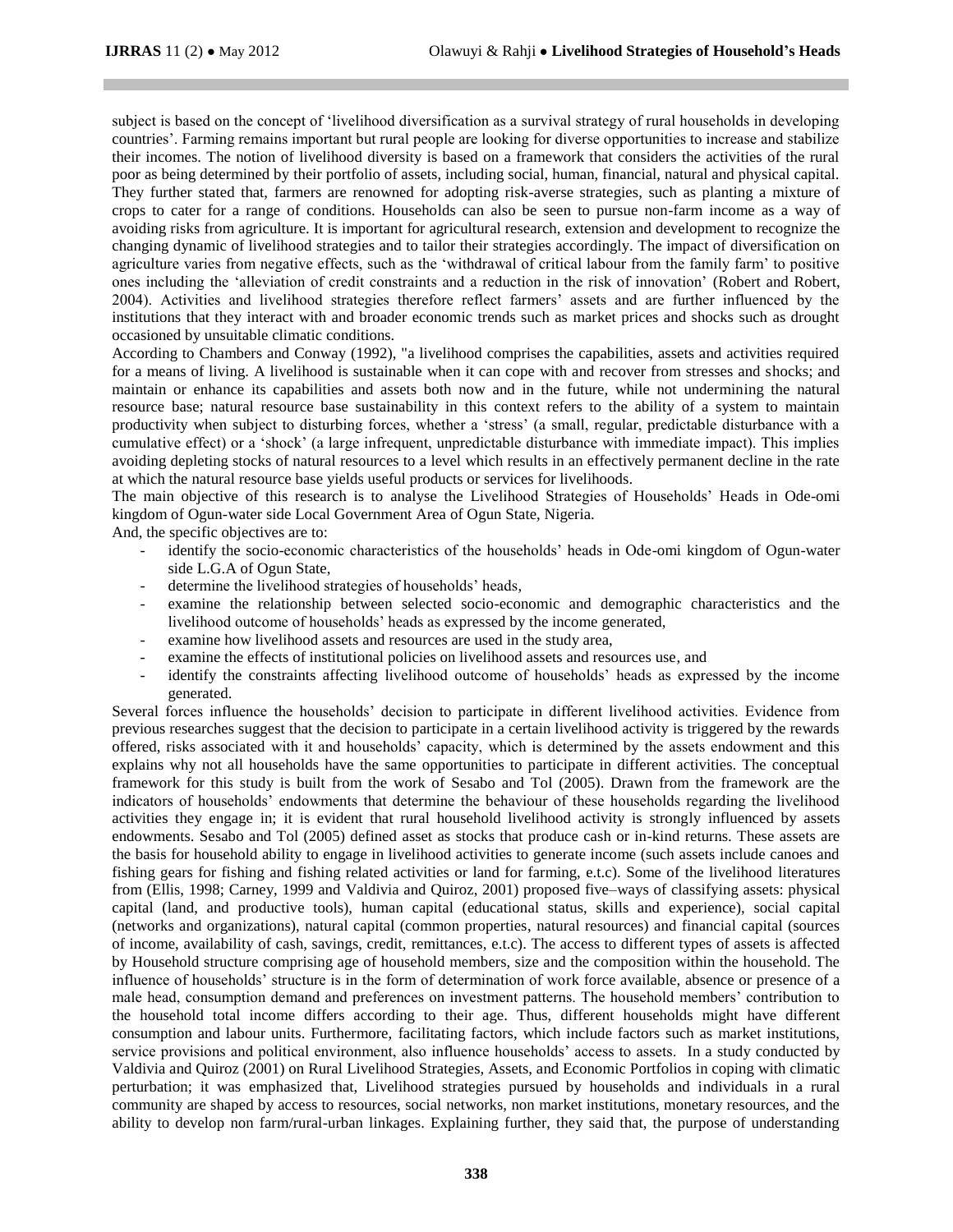livelihood strategies is to shed light on how and when individuals, households, and groups negotiate among themselves, with their communities, markets and society to improve their well being or reduce food insecurity by appropriating the benefits from their assets, activities, and investments. Household livelihood strategies change through time due to many factors such as markets, new technologies, and climate perturbations being major ones. Natural hazards, market uncertainties, political unrest, and government policies are among the many forces that individuals, households, and communities have to negotiate to reduce their vulnerability and improve their welfare. Valdivia and Quiroz (2001) also stressed that, the ability to negotiate with others and with markets, in order to capture the stream of benefits generated through the use of capitals/assets accessed and the labor invested through the life cycle, are shaped or mediated by culture, society, policies, environment, and global markets. Water, land, livestock, crops and knowledge are essential resources/assets in generating the livelihoods of families in rural areas of the world. Valdivia and Quiroz (2001) citing (Valdivia et al., 1996) explained that, wage is a source of off-farm income, and this variable captures non-agricultural activity to diversify income sources. Remittances, as an indicator of networks outside the community are also a rural-urban linkage indicator. Now, on the current direction of study and investigation, it is important to gauge the livelihood strategies employed by households' heads and how the livelihood resources and assets are used. Another useful aspect of this study is that it allows identifying the networks within which households in a community operate and how it may relate to achieving a better livelihood outcome, most especially income; given the available resources. This is important as it helps to measure and determine the impact of economic shocks, stress as well as perturbation being experienced in the course of pursuing various livelihood activities. Thus, the present study is built from the conceptual and theoretical framework which helped in identifying specific variables, in relation to the assets endowments, the presence of relevant institutions and the key livelihood activities and strategies used by the studied households' heads.

#### **2. MATERIALS AND METHODS**

The study was carried out in Ode-omi Kingdom in Ogun Water side Local Government Area of Ogun State, Nigeria. It is located in the western part of the newly established Olokola Free Trade Zone (FTZ). It shares boundaries with Ibeju-Lekki local government area of Lagos State in the West and Ese-Odo Ilaje local government area of Ondo State in East. In general, this area covers the coastal portion of Ogun State between Omu Creek to the North and the Atlantic Ocean/Coast to the South. Its western boundary extends approximately 3km into Lagos State and the eastern boundary also extends about 3km into Ondo State. The Kingdom is divided into two major parts: Coastal region and Creek region. The settlements in these regions are inhabited by indigenous people and few minority groups such as Ilaje, Ikale, Urhobo, Ghanaians e.t.c whose livelihood depends primarily on fishing and fisheries related activities as well as subsistence agricultural production (farming and farming related activities). The dominant ethnic group in this area is Yoruba and Ijebu is the common spoken dialect. Ode-omi kingdom has both the coastal and the creek regions. The Coastal region has 10 communities while the Creek region of the kingdom comprises of 9 communities (Ogun Water-side Local Government Area gazette, 2008). However, 6 and 4 communities (totalling 10 communities) were selected from the coastal and creek regions respectively through proportionate to size sampling technique because of the variation that exists in their respective population. And, systematic sampling technique was used to select 10 households' heads from each of the chosen communities. Thus, a total of 100 households' heads form the sample size that were used for the study. The Instrument used for data collection is structured questionnaire; this was administered to the selected households' heads through In-depth Interview, Focus Group Discussion (F.G.D) and Participatory Rural Appraisal (P.R.A) for the ranking exercise.

The data collected from the field were subjected to analysis using both descriptive and inferential statistics. Also, ranking tables were used to analyse the Households heads' livelihood activities, wealth status and problems being encountered by the respondents during the course of their livelihood pursuit; this is in line with Song *et al*., (2006) who gave an insight to processes and ways by which livelihood, problem and wealth ranking tables can be constructed using different indices and indicators in a study conducted in Vietnam on capacity building on sustainable livelihood analysis and participatory rural appraisal. According to Song *et al*., (2006), livelihood ranking is defined as a tabular tool of ordinal ranking of livelihoods or livelihood options based on pair-wise comparisons with reasons stated for choices made. It thus helps to identify the importance of livelihood options by using different indicators; this in-turn can assist the households and community at large in deciding how to mobilize necessary resources in appropriate ways. Also, wealth ranking is defined as a tool used to identify groups with different socioeconomic status, not only on the basis of scientific or government criteria but on the basis of locally (community) developed criteria or on local definitions of wealth and the quantification of assets. It also helps to determine the level of socio-economic homogeneity and/or heterogeneity among households in the community. This tries to investigate further, the relationships between socio-economic status and variables such as occupation, level of education, family size e.t.c. And, problem ranking is defined as a tool used to support people, identify and prioritize problems by assessing their relative importance using a set of criteria. Then, Ordinary Least Square (OLS) technique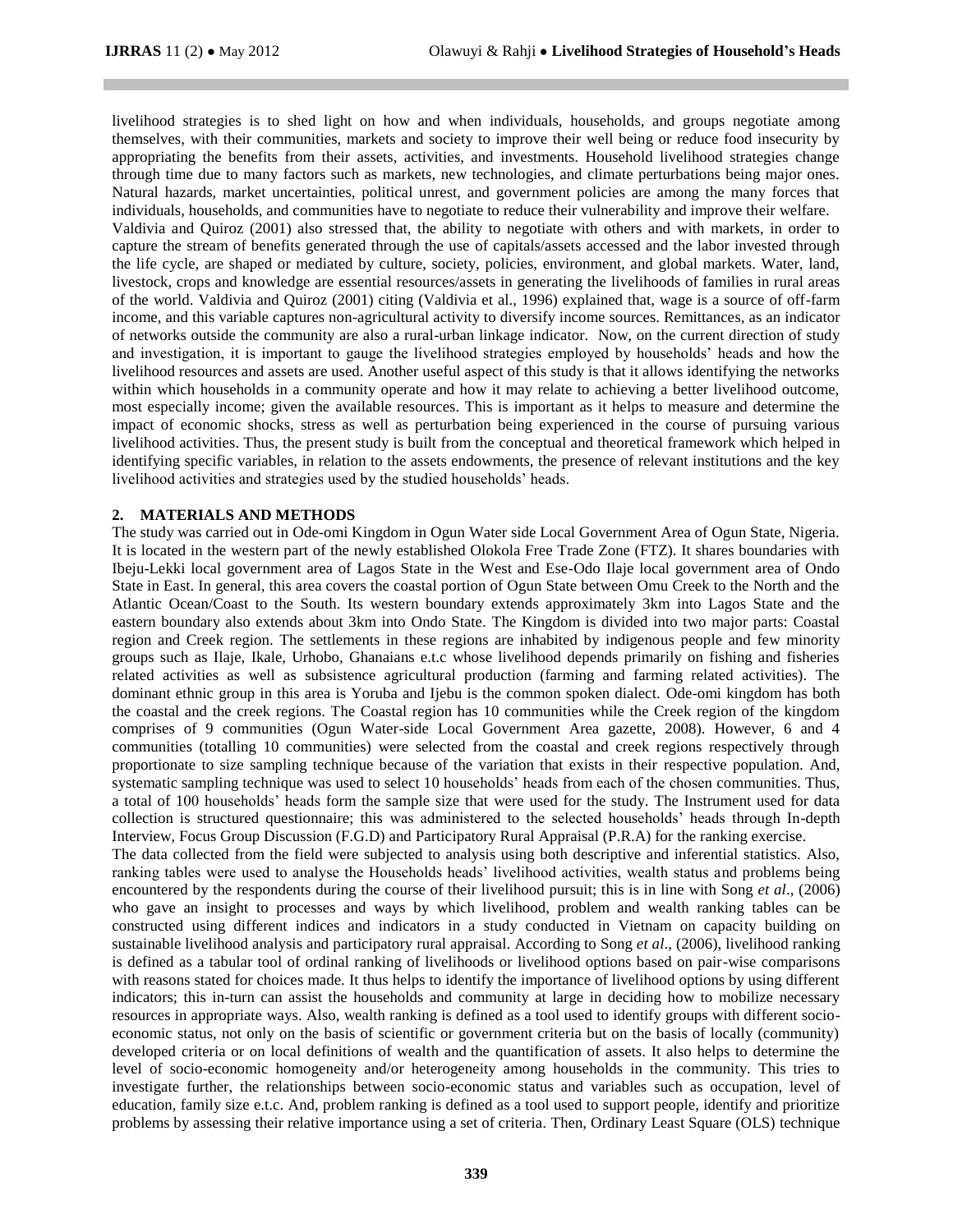was used to examine the relationship between selected socio-economic characteristics of households' heads and the total income (as a measure of livelihood outcome) generated from their livelihood activities.

#### **2.1. Model specification**

The model is expressed as:  $Y = f(X_1, X_2, \dots, X_n, e_i)$  or  $Y = B_0 + B_1X_1 + e_1$ where:

Y = Dependent variable (Income (farm and off-farm) in Naira)

 $B_0$  = is the intercept (parameter),  $B_i$  = regression coefficients (parameters) that explain the relationship of selected socioeconomic and demographic characteristics and Income of households' heads.

And, given livelihood as an occupational technology, the socio-economic and demographic characteristics of the households' heads to a large extent may influence the income realized.

X<sup>i</sup> = Vectors of parameters to be estimated, i.e. explanatory variables (i=1, 2, 3………….12) as defined below:

 $X_1 = Age$  (years),  $X_2 = Gender$ ,  $X_3 = Marital Status$ ,  $X_4 = Household Size$ ,  $X_5 = Education$ ,  $X_6 = Main Occupation$ 

 $X_7$ = Alternative Livelihood,  $X_8$ = Labour payment,  $X_9$ = Stress and Shocks,  $X_{10}$ = Coping Strategies,  $X_{11}$ = Expenditure  $X_{12}$  = Household Savings.

 $e_i$  is an error term or random error included to account for vectors of variables which are not taken into account. The selection of these variables was based on economic theory and as suggested by previous similar study in the literature, for instance (Sesabo and Tol, 2005).

#### **3. RESULTS AND DISCUSSION**

| Table 1: Socio-economic characteristics of the respondents |                  |  |  |  |  |  |
|------------------------------------------------------------|------------------|--|--|--|--|--|
| Socio-economic characteristics                             | <b>Frequency</b> |  |  |  |  |  |
| Age                                                        |                  |  |  |  |  |  |
| $21 - 30$                                                  | 12(12.0)         |  |  |  |  |  |
| $31 - 40$                                                  | 28 (28.0)        |  |  |  |  |  |
| $41 - 50$                                                  | 34(34.0)         |  |  |  |  |  |
| $51-60$                                                    | 15(15.0)         |  |  |  |  |  |
| Above 60                                                   | 11(11.0)         |  |  |  |  |  |
| Gender                                                     |                  |  |  |  |  |  |
| Male                                                       | 83 (83.0)        |  |  |  |  |  |
| Female                                                     | 17(17.0)         |  |  |  |  |  |
| <b>Household size</b>                                      |                  |  |  |  |  |  |
| $\leq$ 5                                                   | 37 (37.0)        |  |  |  |  |  |
| $6 - 10$                                                   | 51 (51.0)        |  |  |  |  |  |
| >10                                                        | 12(12.0)         |  |  |  |  |  |
| <b>Educational attainment</b>                              |                  |  |  |  |  |  |
| Non-formal                                                 | 55 (55.0)        |  |  |  |  |  |
| Primary                                                    | 27(27.0)         |  |  |  |  |  |
| Secondary                                                  | 16(16.0)         |  |  |  |  |  |
| Tertiary                                                   | 2(2.0)           |  |  |  |  |  |
| <b>Main occupation</b>                                     |                  |  |  |  |  |  |
| Farming                                                    | 25(25.0)         |  |  |  |  |  |
| Fishing                                                    | 71 (71.0)        |  |  |  |  |  |
| Trading                                                    | 1(1.0)           |  |  |  |  |  |
| Others                                                     | 3(3.0)           |  |  |  |  |  |
| Social organization membership                             |                  |  |  |  |  |  |
| Yes                                                        | 88 (88.0)        |  |  |  |  |  |
| N <sub>o</sub>                                             | 12(12.0)         |  |  |  |  |  |
| <b>Access to Infrastructure</b>                            |                  |  |  |  |  |  |
| No                                                         | 100(100.0)       |  |  |  |  |  |
| <b>Stress and Shocks experienced*</b>                      |                  |  |  |  |  |  |
| Finance                                                    | 67(67.0)         |  |  |  |  |  |
| Health crisis                                              | 6(6.0)           |  |  |  |  |  |
| Crops and animal failure                                   | 29(29.0)         |  |  |  |  |  |
| Indebtness                                                 | 48 (48.0)        |  |  |  |  |  |
| Coping strategies*                                         |                  |  |  |  |  |  |
| Lending money from Thrift and Credit societies             | 88 (88.0)        |  |  |  |  |  |
| Obtaining goods on credit                                  | 52 (52.0)        |  |  |  |  |  |
| <b>Taboo</b>                                               |                  |  |  |  |  |  |
| Yes                                                        | 100(100.0)       |  |  |  |  |  |
| <b>Total</b>                                               | 100(100.0)       |  |  |  |  |  |

Table 1: **Socio-economic characteristics of the respondents**

Source: Field survey, 2009, Figures in parenthesis are percentage values, **\*** - Multiple response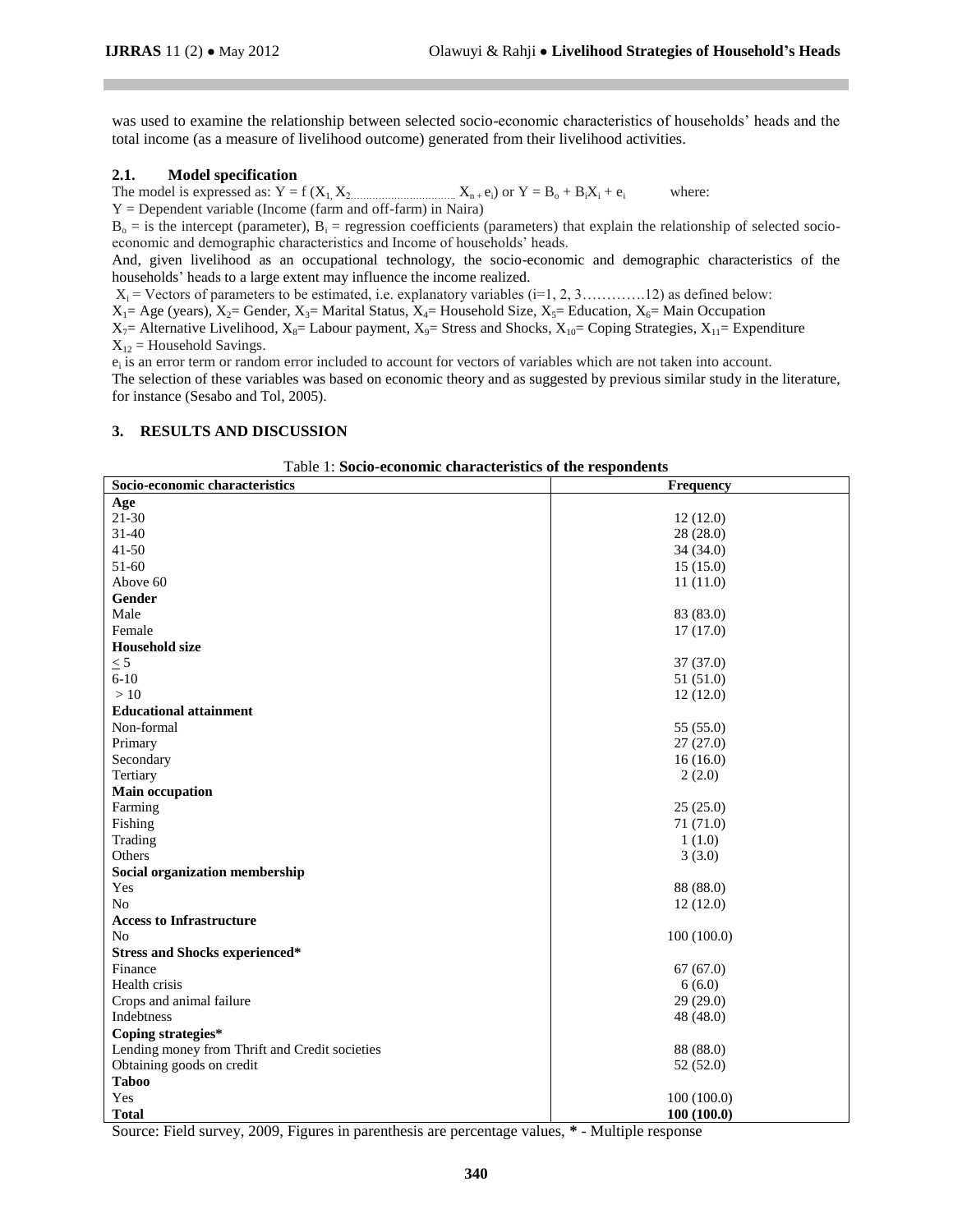$\mathbb{R}^3$ 

| Activity                               | Household | Intensity $(1 -$ | Return  | $Cost(1-$ | Time    | $Risk(1-$ | Total | Rank |
|----------------------------------------|-----------|------------------|---------|-----------|---------|-----------|-------|------|
|                                        | number    | 5)               | $(1-5)$ | 5)        | $(1-5)$ | 5)        | score |      |
| Fishing and fishing related activities |           |                  |         |           |         |           | 18    |      |
| Farming                                | 25        |                  |         |           |         |           | 13    |      |
| production<br>(Crop)<br>Animal<br>&    |           |                  |         |           |         |           |       |      |
| Husbandry                              |           |                  |         |           |         |           |       |      |
| Non-farm activities and Other          |           |                  |         |           |         |           |       |      |
| Services                               |           |                  |         |           |         |           |       |      |

# Table 2: **Main Livelihood Ranking of Households' Heads**

Source: Field Survey, 2009

# Table 3: **Wealth Ranking among Households' Heads**

| <b>Indicator</b>          | <b>Observation</b>                                                                                                                                                                                                                                                                                                                                                                                                                          | <b>Comment</b>               |
|---------------------------|---------------------------------------------------------------------------------------------------------------------------------------------------------------------------------------------------------------------------------------------------------------------------------------------------------------------------------------------------------------------------------------------------------------------------------------------|------------------------------|
| Man-power (Labour)        | Family labour are commonly used, few use<br>hired labour while some use both hired and<br>family labour. The family and hired labour<br>are paid in kind; except on few occasions                                                                                                                                                                                                                                                           | Poor Households              |
|                           | involving farming activities that hired labour<br>are paid in cash; the labour lack technical<br>know-how and have low level of human<br>capital development.                                                                                                                                                                                                                                                                               |                              |
| Assets                    |                                                                                                                                                                                                                                                                                                                                                                                                                                             |                              |
| - House Ownership         | Everybody owns house except the migrant<br>fishermen<br>who<br>Ghanaian:<br>are<br>these<br>fishermen live in rented houses.                                                                                                                                                                                                                                                                                                                | <b>Better-off Households</b> |
| - House Type              | All houses are made with palm tree and<br>bamboo products.                                                                                                                                                                                                                                                                                                                                                                                  | Poor Households              |
| - Furniture and Beddings  | These are made of forest resources $-$ mats<br>and weaved wooden materials from bamboo,<br>none of the household uses upholstery.                                                                                                                                                                                                                                                                                                           | Poor Households              |
| - Household items         | Household items are: video player, T.V set,<br>radio player, generators; few households<br>have motor-bike for intra & inter community<br>movement.                                                                                                                                                                                                                                                                                         | <b>Better-off Households</b> |
| - Toilet Type             | Is of Open system. Households' members<br>defecate in the bush and near the sea side.                                                                                                                                                                                                                                                                                                                                                       | Poor Households              |
| - Roof and Wall Type      | The roof and wall are made from thatched<br>leaves (palm-front), and bamboo products.                                                                                                                                                                                                                                                                                                                                                       | Poor Households              |
| - Land Ownership          | Every household have access to land and<br>landed properties which are inherited from<br>their fore-fathers; these lands are used for<br>agricultural purposes. Though, government is<br>taking the land through expropriation.                                                                                                                                                                                                             | <b>Better-off Households</b> |
| Loans                     | Those who engage in social organization<br>activities have access to revolving loans.                                                                                                                                                                                                                                                                                                                                                       | <b>Better-off Households</b> |
| <b>External Influence</b> | As gathered and observed, common among<br>external influence on access to assets and<br>resources being experienced by respondents<br>are: expropriation, dredging and trawler<br>movement which affect the availability of<br>fish stocks in the creek and sea. Also,<br>seasons dictates what quantity of fish stock is<br>available to sell because there are off and<br>peak periods. Despite all of these, little profit<br>is earned. | <b>Better-off Households</b> |

Source: Field Survey, 2009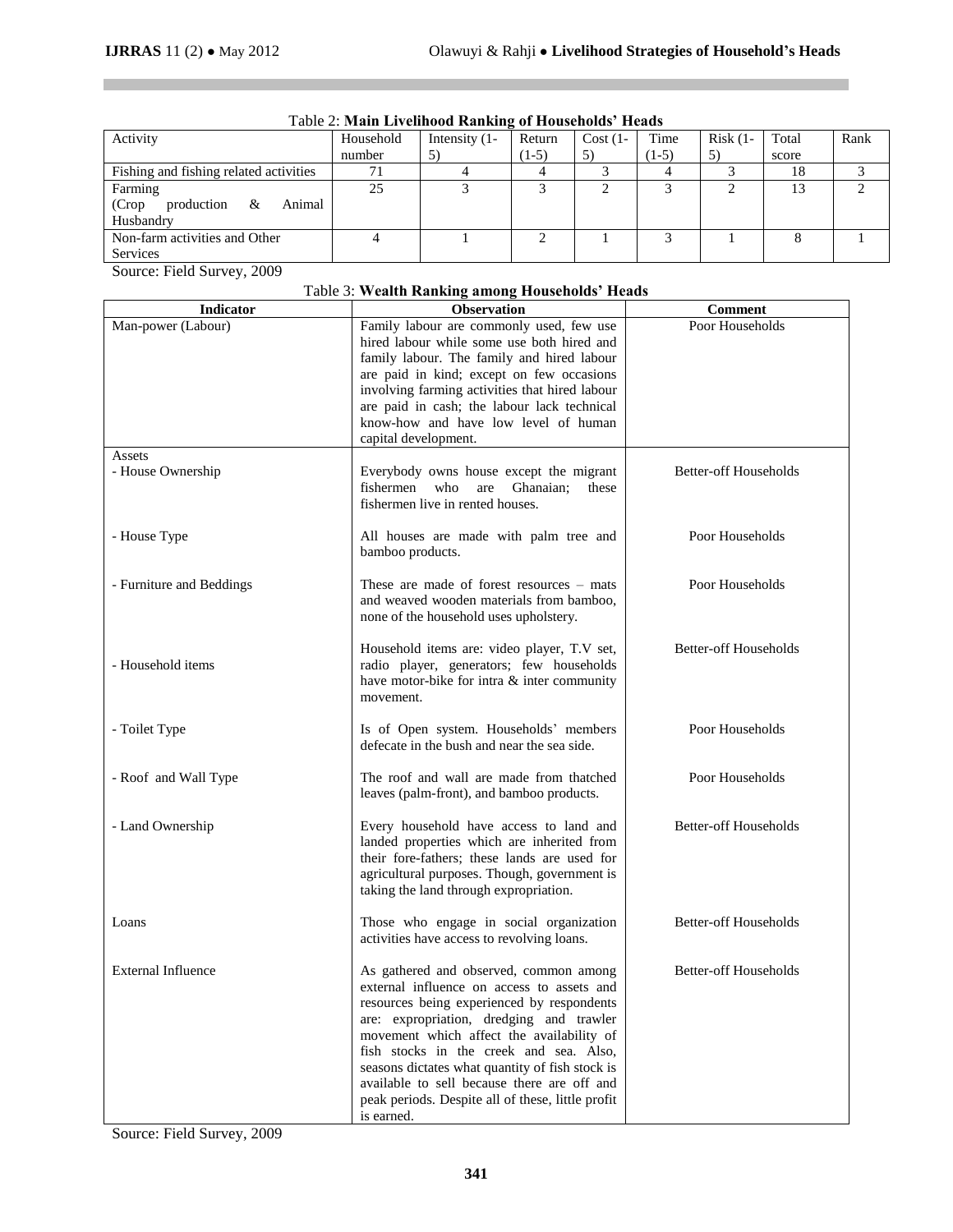|                                                     | INCIP IT I LOWIGHT INMINISH, WILCOME IIOWODDUMO IIOWWA |                 |                 |       |      |
|-----------------------------------------------------|--------------------------------------------------------|-----------------|-----------------|-------|------|
| Problem                                             | Number of affected                                     | Severity of     | Frequency of    | Total | Rank |
|                                                     | household head                                         | impact $(1-10)$ | impact $(1-10)$ | score |      |
| <b>Health Problem</b>                               |                                                        |                 |                 |       |      |
| Climatic perturbation                               | 34                                                     |                 |                 | 12    |      |
| Lack of adequate capital                            | 41                                                     |                 |                 | 15    |      |
| Poor equipments/fishing gears                       |                                                        |                 |                 |       |      |
| Trawler menance                                     |                                                        |                 |                 |       |      |
| Crop and animal failure                             |                                                        |                 |                 |       |      |
| Civil unrest                                        |                                                        |                 |                 |       |      |
| $\sim$ $\sim$ $\sim$<br>$\sim$ $\sim$ $\sim$ $\sim$ |                                                        |                 |                 |       |      |

#### Table 4: **Problem Ranking among Households' Heads**

Source: Field Survey, 2009

|  | <b>Table 5: The Model Summary</b> |  |  |
|--|-----------------------------------|--|--|
|  |                                   |  |  |

| Model |                      | R Square | Adjusted R | Std. Error of |  |
|-------|----------------------|----------|------------|---------------|--|
|       |                      |          | Square     | the Estimate  |  |
|       | $0.787$ <sup>a</sup> | 0.619    | 0.566      | 9.491         |  |

|                          | Unstandardized<br>Coefficients |       | Standardized<br>Coefficients |            |       |
|--------------------------|--------------------------------|-------|------------------------------|------------|-------|
|                          | B<br>Std.                      |       | Beta                         |            |       |
| Model                    |                                | Error |                              |            | Sig.  |
| (Constant)               | $-0.120$                       | 0.480 |                              | $-0.250$   | 0.804 |
| Age                      | 0.093                          | 0.055 | 0.144                        | 1.686*     | 0.095 |
| Gender                   | $-0.141$                       | 0.211 | $-0.071$                     | $-0.669$   | 0.505 |
| <b>Marital Status</b>    | $-0.193$                       | 0.093 | $-0.200$                     | $-2.076**$ | 0.041 |
| Household Size           | 0.270                          | 0.097 | 0.238                        | $2.774***$ | 0.007 |
| Education                | 0.062                          | 0.067 | 0.069                        | 0.935      | 0.352 |
| Main Occupation          | $-0.003$                       | 0.004 | 0.076                        | $-0.905$   | 0.368 |
| Alternative Livelihood   | 0.002                          | 0.002 | 0.082                        | 1.096      | 0.276 |
| Labour Payment           | 0.116                          | 0.093 | 0.116                        | 1.247      | 0.216 |
| <b>Stress and Shocks</b> | $-0.002$                       | 0.008 | 0.030                        | $-0.320$   | 0.750 |
| Coping Strategies        | $-0.038$                       | 0.208 | $-0.17$                      | $-0.184$   | 0.854 |
| Expenditure              | 0.558                          | 0.096 | 0.543                        | 5.824***   | 0.000 |
| <b>Household Savings</b> | 0.338                          | 0.331 | 0.099                        | 1.020      | 0.311 |

#### Table 5.1: Regression Analysis Result

a. Dependent Variable: TOTAL INCOME

Source: Computer print-out, 2009

#### **3.1 Ranking Tables**

Table 2 revealed the ordinal ranking of livelihood and livelihood options of the respondents. It further shows that fishing and fishing related activities (fish-smoking and fish trading) are ranked high among other activities based on the total scores accrued to it by the respondents; this is followed by farming activities (crop production and animal husbandry) which was ranked second. Meanwhile, other services such as trading, operator, mechanic, traditional healing, civil service, lumbering, local gin distillery, driving, clerical services, tailoring e.t.c are ranked third.

Also, wealth ranking exercise was carried out to identify local criteria used to differentiate households on the basis of wealth and well-being. To achieve this, group interview was carried out with local key informants who were asked to identify what and what qualify a group of households to be 'poor' in their settlement. After this, the key informants were asked to identify the next group of 'better off' households and to identify the characteristics of this group and so on. Information collected about the types of housing conditions (e.g. type of roof and walls) and household assets (e.g. furniture and bedding) that key informants used as proxy indicators for wealth during the group interviews on the wealth ranking exercise were then used to draw up specific questions on housing conditions and household assets, e.t.c which was used during the one on one interview exercise with the households' heads. The information collected was then used to differentiate households' heads by economic status and well being as shown in Table 3. The ranking makes use of several indicators such as man power (human capital development),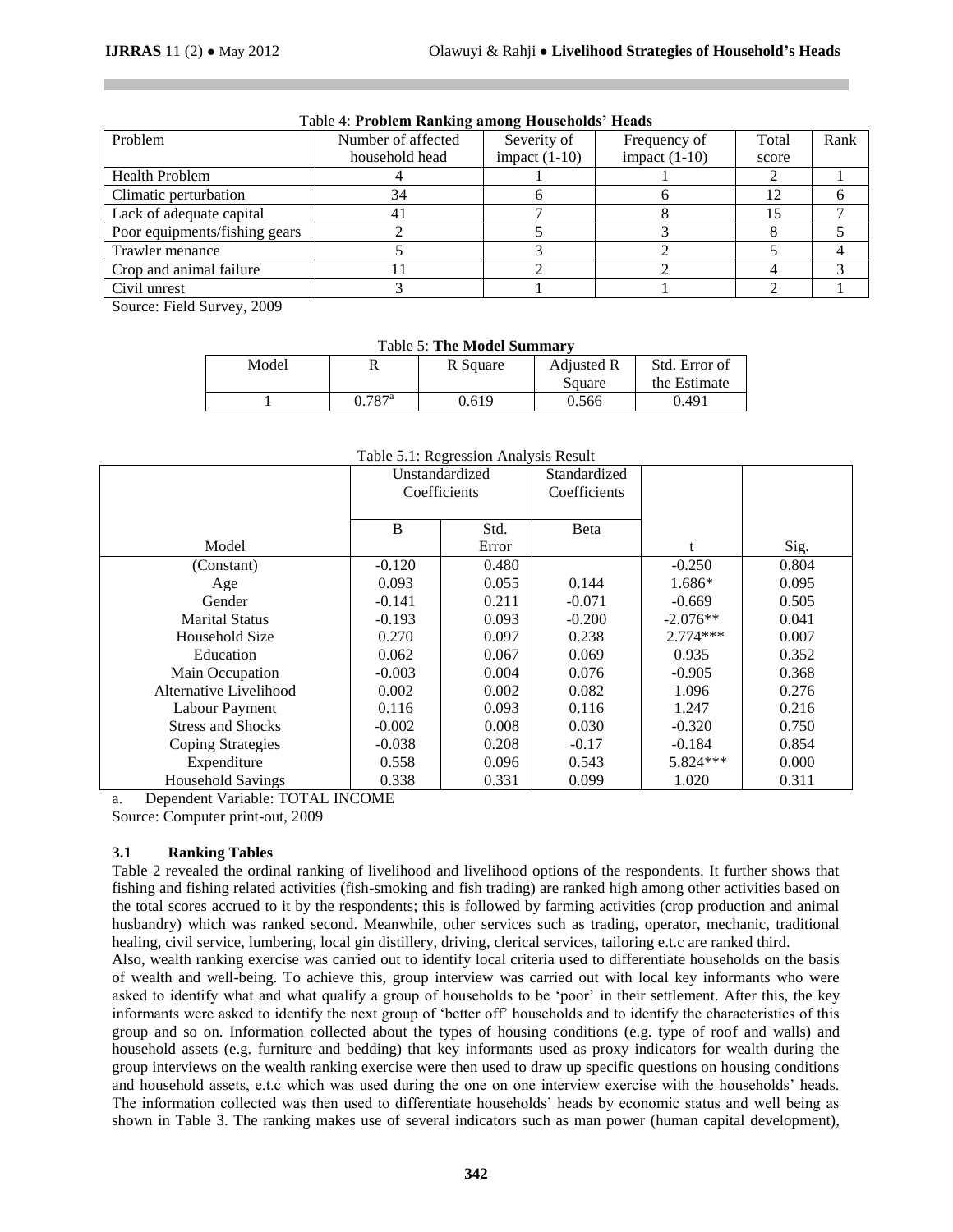assets (household items inclusive), access to loan, and external influence. From the table, the respondents are classified as being poor based on the available man power; this is because the labour lack technical know-how and have little or no human capital development. Also, based on the assets acquisition, respondents are classified as being poor and better-off households, according to the items which fall under the assets as indicators of wealth. More so, respondent are classified as better-off based on access to loans because no matter how little, some of them have access and obtain credit facilities from the social organizations which are run in form of thrift and credit societies. Then, the respondents are classified as better-off in the area of external influence because little or small profit is earned despite external influence effects. Then, Table 4 revealed the problem ranking among households' heads. As pointed out in the table, the prevailing problems common to majority of the respondents are Lack of capital and Climatic disturbance (perturbation) respectively as they are ranked high among other stated problems. Then, the respondents pointed to the obsolete equipment and gears they use as one of the problems facing them towards achieving a better income. Also they believe that, trawlers movement on the sea affect the availability of fish stocks because the fish tends to move far away from the normal fathoms where fish can be caught; this reduces the level of fish-catch and income generated.

#### **3.2 Regression Analysis Result (Ordinary Least Square Technique)**

From the regression analysis result presented in Table 5, the estimated equation is:

 $Y = -0.120 + 0.093X_1 - 0.141X_2 - 0.193X_3 + 0.270X_4 + 0.062X_5 - 0.003X_6 + 0.002X_7 + 0.116X_8$ 

 $(1.686)*(-0.669)$   $(-2.076)**(2.774)***(0.935)$   $(-0.905)$   $(1.096)$   $(1.247)$ 

- 0.002 $X_9$  - 0.038 $X_{10}$  + 0.558 $X_{11}$  + 0.338 $X_{12}$ 

(-0.320) (-0.184) (5.824)\*\*\* (1.020)

 $n = 100$ ,  $R^2 = 0.619 = 61.9\%$ , Adjusted  $R^2 = 0.566 = 56.6\%$ 

\* - Statistically significant at 10% probability level, \*\* - Statistically significant at 5% probability level

\*\*\* - Statistically significant at 1 % probability level

The above estimated equation has  $X_1$ ,  $X_4$ ,  $X_5$ ,  $X_7$ ,  $X_8$ ,  $X_{11}$  and  $X_{12}$  with positive co-efficients value whereas its  $X_2$ ,  $X_3, X_6, X_9$  and  $X_{10}$  have negative co-efficients value. However,  $X_1, X_3, X_4$ , and  $X_{11}$  are significant at 10, 5, 1 and 1 percent alpha-level respectively as shown in Table 5.

The implication of all these from the finding, is that increase in the level of any of the explanatory variables with positive sign will have a positive effect on the income as a measure of livelihood outcome, whereas those explanatory variables with negative sign will exert a negative relationship on the income as a measure of livelihood outcome. However, age  $(X_1)$  being positive and significant at 10 percent indicates that, it is a strong factor considered for having a better income and as such, the higher the age, the better the income realised because aged ones have tendency to obtain a better livelihood outcome considering the years of experience involved in their various livelihood activities. Then, household size  $(X_4)$  being positively significant at 1 percent implies that, the larger the household size is, the better the chances of having access to family labour to use for their respective livelihood activities which invariably betters the income as a measure of livelihood outcome and it is also a strong factor to consider. More so, expenditure  $(X_{11})$  is positively significant at 1 percent; this indicates that, for every increase in the expenditure, more income is realised; this is in contrast with the a-priori expectation and may be attributed to poor record keeping of income and expenditure stream and the use of memory estimate for the figures they laid claim to. On the other hand, marital status  $(X_3)$  is negatively significant at 5 percent; this implies that, there is inverse relationship between income as a measure of livelihood outcome and marital status; meaning that increased marital status contributes negatively to the income; yet it is an important factor to consider. In addition, gender (X<sub>2</sub>), occupation (X<sub>6</sub>), stress and shocks (X<sub>9</sub>) and coping strategies (X<sub>10</sub>) have negative coefficients and not statistically significant; the implication of this is that, the gender in question, particularly male gender tends to have a better livelihood outcome over the female counterpart considering the taboo or restriction placed on women from going to the sea for fishing; hence, it has an inverse relationship with income. Also, there exists an inverse relationship between main occupation of the households' heads and income; this is at variance with a-priori expectation because occupation is expected to contribute positively to income; all things being equal. In addition, stress and shocks being faced by households' heads have an inverse relationship with income as expected because these shocks and stress, especially lack of basic and infrastructural facilities, coupled with perturbation in the study area are expected to have a negative effect on the income generated; this thus implies that, the more the continuing presence of these stress and shocks, the more the respondents are affected economically. Then, coping strategies have negative coefficient; this connotes that, the coping strategies (obtaining loans from thrift and credit societies) employed is having an inverse relationship with the income; this is not expected to be so because involvement of the households' heads in social organization will make them have access to credit facilities and in turn should better the income but the variance with a-priori expectation experienced could be resulted from wrong channelling of the capital obtained from this source. However, education  $(X_5)$ , alternative livelihood  $(X_7)$ , labour payment  $(X_8)$ ,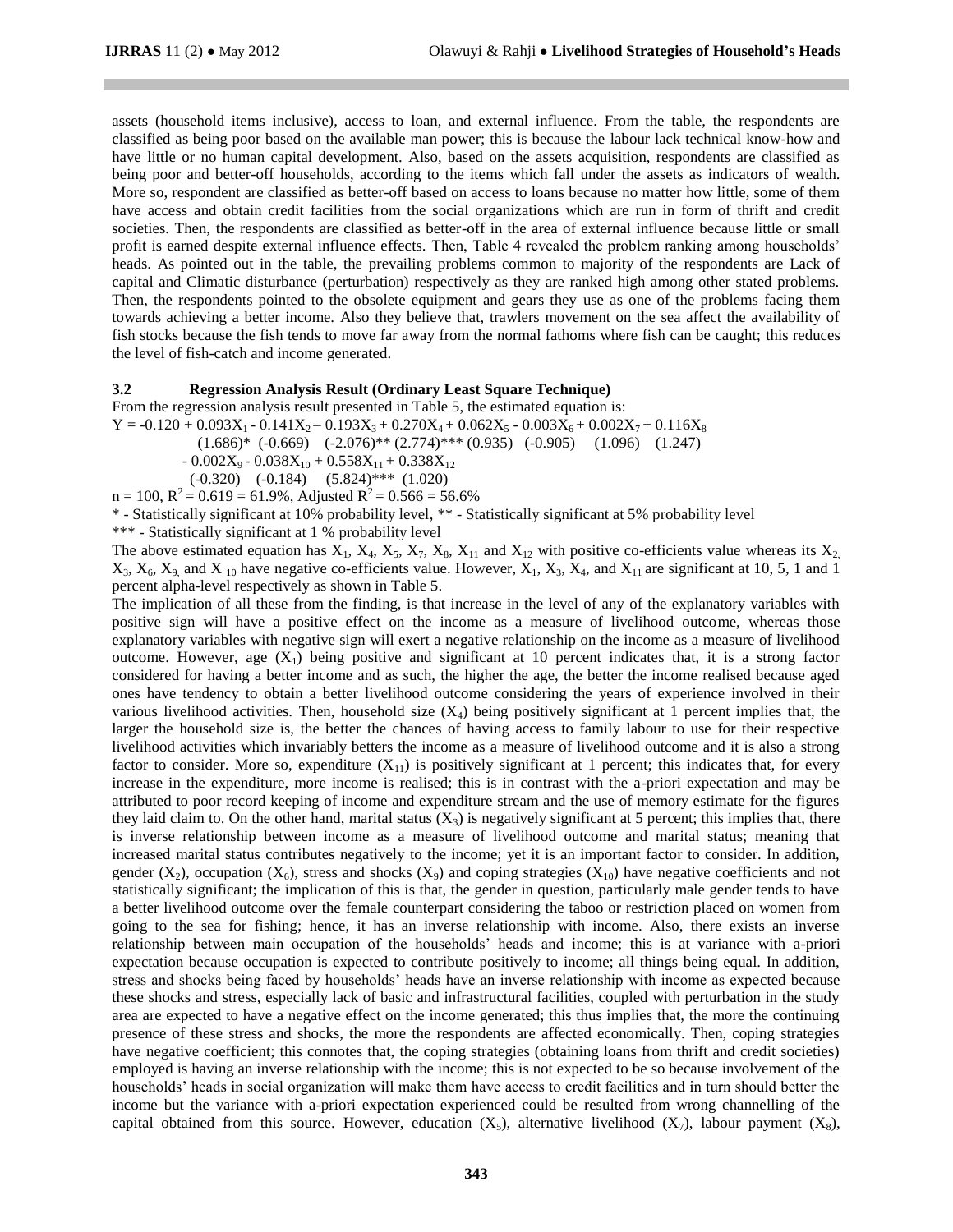savings  $(X_{12})$  are not statistically significant, but have positive co-efficients values for livelihood outcome (Income); this indicates that, livelihood outcome increases with level of education, alternative livelihood options available, labour payment (mostly paid in kind) and savings. It can be inferred that, the level of education is equally important especially those with an average educational status have tendency to obtain better livelihood outcome compared to those with non-formal educational background. In addition, households with alternative livelihood option(s) will have better livelihood outcome compared with those who have none; this is as a result of additional income which will be generated apart from the one obtained from the main occupation. Then, labour payment is equally positive and this means that, mode of payment to labour adopted by the respondents contributes meaningfully to income because the labour are mostly paid in kind and not in cash; thus this unused cash is expected to be used for another important purpose meant to contribute positively to the total income. And, savings as expected is positive; meaning that, every increase in savings brings about an increase in the level of income realised; this might be as a result of the profit made being ploughed back into their respective business operations. Furthermore, the estimated equation shows that, 61.9% level of variation in the Income of households' heads is due to the changes in the specified explanatory variables, as given by the co-efficient of multiple determinations  $(R^2)$ .

## **4. CONCLUSION**

This study shows how the residents of Ode-omi kingdom obtain their livelihood from various livelihood activities; an increasing livelihood diversification among the residents was observed in this study area and how these relate to assets, and access within the livelihood framework. The implications for policy reform are numerous and need attention from both state and global institutions. Among the respondents, activities being engaged in are categorized into farm and off-farm activities. Farm activities are basically Farming and Fishing while off-farm activities are Trading, Operator, Mechanic, and Other activities that generate income or support for households. Internal household dynamics based on age and household size is shown to affect positively the livelihood outcomes (income and well-being). Then, the study indicates that the role of assets such as social capital, land, property, cash, savings and labour is central in determining the outcomes of livelihood activities as measured by income and well-being. Cultural taboos deeply affect choice of livelihood options in the study area; women are prevented by cultural taboo from fishing on the high sea. More so, not all households' heads are equally capable of exploiting the water resources in the area to its fullest being a coastal side because of the capital involvement in procuring the needed implements and gears. Hence, it is important not to idealize rural livelihoods, the livelihoods perspective warns us away from this. Rural life is hard in Nigeria and Africa as an entity; given the trends in health, mortality, income levels and other hardships, Livelihood strategies and diversity have only developed in this way in Nigeria because of the risks and uncertainty that characterize rural life. It is in part, a function of the study area diverse and unpredictable ecology, that make the people's livelihood means and strategies dwindling, as well as the modern-day uncertainties that surround land access (especially expropriation) and tenure arrangements in the country now experimenting with land titling, and decentralization initiatives.

Finally, government presence through provision of infrastructural facilities such as accessible roads, potable water and electricity supply, market, is highly essential in the agrarian rural areas of the country like the study area because continuing marginalization and neglect of these rural areas can have a spillover effect to the urban areas because there may be mobility restriction of food from the rural areas to urban settlements when the output is low, there will be little or nothing to offer for sale; this needs urgent attention as food is a great weapon to keep peace in the world.

Arising from the findings of this study are the following recommendations:

- 1. Government needs to encourage efficient and sustainable use of the existing cultivable land, by further investing in agricultural research, extension and development, with a view to increase the agricultural output as well as the corresponding income for households that take to farming as a major or alternative means of obtaining livelihood.
- 2. Then, in a situation where government has to take over the community land for developmental projects, as in expropriation; adequate compensation of land and landed properties should be done on time without prejudice; hence such should be done according to the international best practices so that the affected people will not be worse-off but better-off so as to ensure proper, adequate and timely restoration and replacement of livelihoods.
- 3. In addition, government should encourage the existing social organizations (thrift and credit societies) in the communities, to be formally integrated into legal and functional rural banking activities, as it is being currently practiced in Ghana and Malawi. That is, the formal financial institution, for instance, Nigerian Agricultural Cooperative and Rural Development Banks (NACRDB) can register these societies and under the umbrella of the societies; loans can then be disbursed to members.